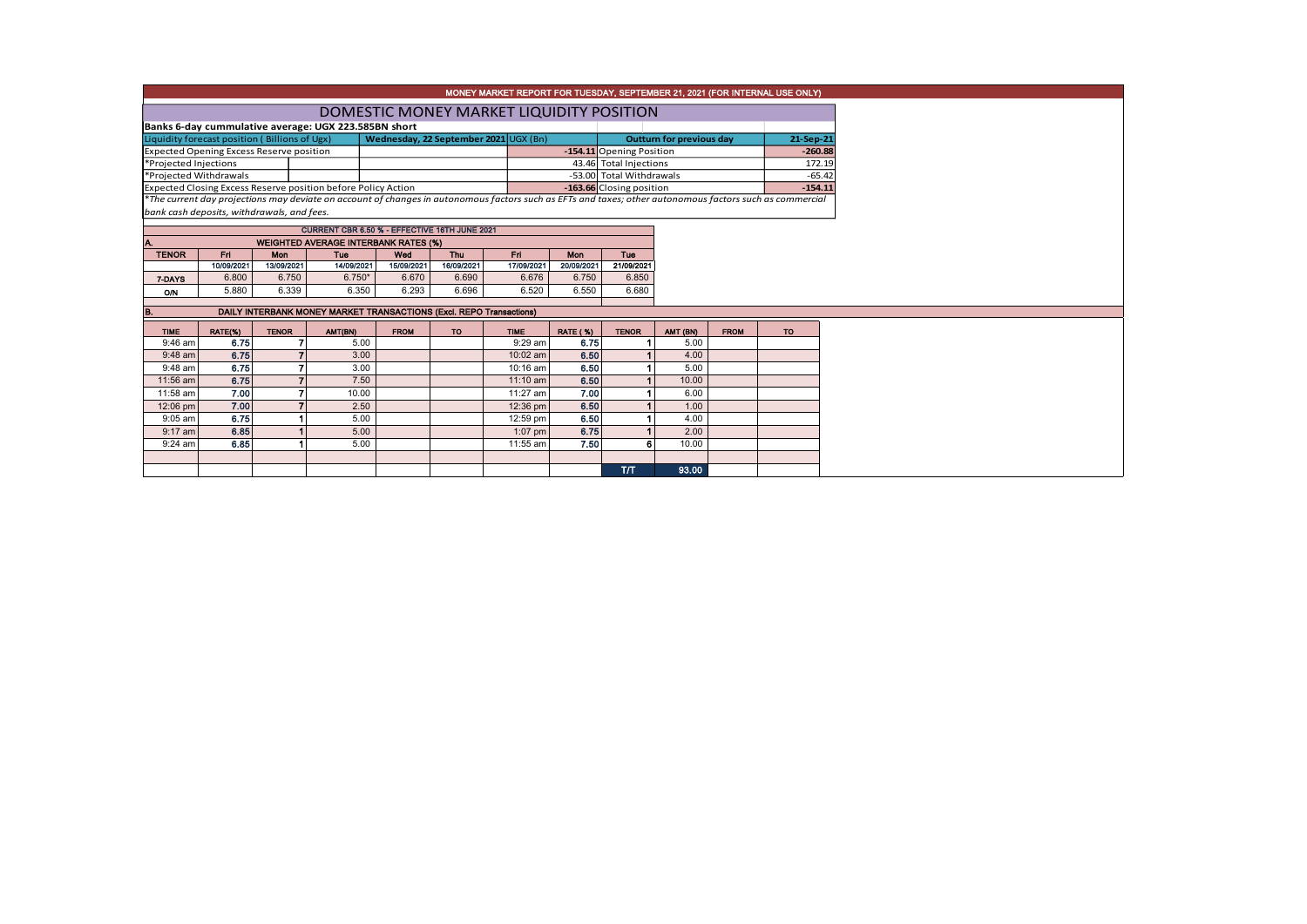| $\overline{c}$ .                                                                                         |                                                                                       |                                                                                                                                                                                                                                                |                                                                                       |                 |                            | <b>CBR AND THE 7- DAY WAR INTERBANK RATES</b>                                                 |                  |                |              |                |            |            |            |  |  |
|----------------------------------------------------------------------------------------------------------|---------------------------------------------------------------------------------------|------------------------------------------------------------------------------------------------------------------------------------------------------------------------------------------------------------------------------------------------|---------------------------------------------------------------------------------------|-----------------|----------------------------|-----------------------------------------------------------------------------------------------|------------------|----------------|--------------|----------------|------------|------------|------------|--|--|
| 9.500<br>9.000<br>8.500<br>8.000<br>7.500<br>7.000<br>6.500<br>6.000<br>5.500<br>5.000<br>4.500<br>4.000 | 03/09/2021                                                                            | ing pagpal ng pagkalang ng pagpagang ng pagpagang ng pagpagang ng pagpagang ng pagpagang ng pagpagang ng pagpa<br>Pangangang ng pagpagang ng pagpagang ng pagpagang ng pagpagang ng pagpagang ng pagpagang na pagpagang naging p<br>06/09/2021 | 07/09/2021<br>08/09/2021                                                              |                 | 09/09/2021                 | 10/09/2021<br>13/09/2021<br>• Overnight WAR -7-day WAR - CBR rate - Upper bound - Lower bound |                  | 14/09/2021     | 15/09/2021   | 16/09/2021     | 17/09/2021 | 20/09/2021 | 21/09/2021 |  |  |
| D.                                                                                                       |                                                                                       |                                                                                                                                                                                                                                                | MONETARY POLICY OPERATIONS MATURITIES PROFILE: (23-SEP- 2021 TO 21-OCT- 2021)         |                 |                            |                                                                                               |                  |                |              |                |            |            |            |  |  |
| <b>DATE</b>                                                                                              | <b>THUR</b>                                                                           | <b>THUR</b>                                                                                                                                                                                                                                    | <b>THUR</b>                                                                           | <b>THUR</b>     | <b>THUR</b>                | <b>TOTAL</b>                                                                                  |                  |                |              |                |            |            |            |  |  |
|                                                                                                          | 23-Sep-21                                                                             | 30-Sep-21                                                                                                                                                                                                                                      | 07-Oct-21                                                                             | 14-Oct-21       | 21-Oct-21                  |                                                                                               |                  |                |              |                |            |            |            |  |  |
| <b>REPO</b>                                                                                              | 993.24                                                                                | $\sim$                                                                                                                                                                                                                                         |                                                                                       |                 |                            | 993.24                                                                                        |                  |                |              |                |            |            |            |  |  |
| <b>REV REPO</b>                                                                                          | $\sim$                                                                                | $\sim$                                                                                                                                                                                                                                         | $\sim$                                                                                | $\sim$          | $\sim$                     | $\sim$                                                                                        |                  |                |              |                |            |            |            |  |  |
| <b>DEPO AUCT</b>                                                                                         | 450.10                                                                                | $\sim$                                                                                                                                                                                                                                         | 182.70                                                                                | $\sim$          | 90.00                      | 722.80                                                                                        |                  |                |              |                |            |            |            |  |  |
| <b>TOTALS</b>                                                                                            | 1.443.34                                                                              | ×.                                                                                                                                                                                                                                             | 182.70                                                                                | ÷.              | 90.00                      | 1.716.04                                                                                      |                  |                |              |                |            |            |            |  |  |
|                                                                                                          |                                                                                       |                                                                                                                                                                                                                                                | Total O/S Deposit Auction balances held by BOU up to 07 October Q912021: UGX 1,336 BN |                 |                            |                                                                                               |                  |                |              |                |            |            |            |  |  |
|                                                                                                          | (EI) STOCK OF TREASURY SECURITIES                                                     |                                                                                                                                                                                                                                                | Total O/S Repo, Reverse Repo & Deposit Auction balances held by BOU: UGX 2,329 BN     |                 | <b>EID</b>                 |                                                                                               |                  |                |              |                |            |            |            |  |  |
|                                                                                                          | LAST TBIILS ISSUE DATE: 16-SEPTEMBER-2021                                             |                                                                                                                                                                                                                                                |                                                                                       |                 |                            | <b>MONETARY POLICY MARKET OPERATIONS</b><br>(VERTICAL REPOS, REV-REPOS & DEPOSIT AUCTIONS)    |                  |                |              |                |            |            |            |  |  |
|                                                                                                          | On-the-run O/S T-BILL STOCKs (Bns-UGX)                                                |                                                                                                                                                                                                                                                | 6,138.45                                                                              | 22/09/2021      | OMO                        | <b>ISSUE DATE</b>                                                                             | <b>AMOUNT</b>    | <b>WAR</b>     | <b>RANGE</b> | <b>TENOR</b>   |            |            |            |  |  |
|                                                                                                          | On-the-run O/S T-BONDSTOCKs(Bns-UGX)                                                  |                                                                                                                                                                                                                                                | 21,003.07                                                                             | 22/09/2021 REPO |                            | $19-Aug$ -                                                                                    | 1,641.00         | 6.500          |              | $\overline{7}$ |            |            |            |  |  |
|                                                                                                          | TOTAL TBILL & TBOND STOCK- UGX                                                        |                                                                                                                                                                                                                                                | 27, 141.52                                                                            |                 | <b>DAUT</b>                | 26-Aug                                                                                        | 358.08           | 6.998          |              | 28             |            |            |            |  |  |
| O/S=Outstanding                                                                                          |                                                                                       |                                                                                                                                                                                                                                                |                                                                                       |                 | <b>DAUT</b>                | $26$ -Aug                                                                                     | 39.58            | 6.950          |              | 56             |            |            |            |  |  |
| <b>MATURITY</b>                                                                                          | <b>TOTAL STOCK YTM (%)</b>                                                            |                                                                                                                                                                                                                                                | <b>CHANGE IN</b>                                                                      |                 | DAUT                       | 26-Aug                                                                                        | 54.34            | 7.299          |              | 84             |            |            |            |  |  |
|                                                                                                          | (BN UGX)                                                                              | AT CUT OFF*                                                                                                                                                                                                                                    | VTM(1')                                                                               |                 | <b>REPO</b>                | $26$ -Aug                                                                                     | 1,161.00         | 6.500          |              | $\overline{7}$ |            |            |            |  |  |
| 91                                                                                                       | 102.32                                                                                | 6.820                                                                                                                                                                                                                                          | $-0.079$                                                                              |                 | <b>REPO</b>                | 30-Aug                                                                                        | 502.00           | 6.500          |              | 3              |            |            |            |  |  |
| 182                                                                                                      | 410.12                                                                                | 8.000                                                                                                                                                                                                                                          | $-0.751$                                                                              |                 | <b>REPO</b>                | 31-Aug                                                                                        | 286.50           | 6.500          |              | $\overline{2}$ |            |            |            |  |  |
| 364                                                                                                      | 5,626.01                                                                              | 9.449                                                                                                                                                                                                                                          | $-0.251$                                                                              |                 | <b>REPO</b>                | 01-Sep                                                                                        | 244.50           | 6.500          |              |                |            |            |            |  |  |
| 2YR                                                                                                      | 200.00                                                                                | 10.000                                                                                                                                                                                                                                         | $-1.500$                                                                              |                 | <b>REPO</b>                | 02-Sep                                                                                        | 1,539.00         | 6.500          |              | $\overline{7}$ |            |            |            |  |  |
|                                                                                                          |                                                                                       |                                                                                                                                                                                                                                                |                                                                                       |                 | <b>REPO</b>                | 06-Sep                                                                                        | 252.00           | 6.500          |              | 3              |            |            |            |  |  |
| 3YR                                                                                                      | $\sim$                                                                                | 11.390                                                                                                                                                                                                                                         | $-1.410$                                                                              |                 |                            |                                                                                               |                  |                |              |                |            |            |            |  |  |
| 5YR                                                                                                      | 1,589.27                                                                              | 13.409                                                                                                                                                                                                                                         | $-1.691$                                                                              |                 | <b>REPO</b>                | 08-Sep                                                                                        | 164.50           | 6.500          |              |                |            |            |            |  |  |
| <b>10YR</b>                                                                                              | 9,703.84                                                                              | 13,500                                                                                                                                                                                                                                         | $-0.239$                                                                              |                 | <b>REPO</b>                | $09-Sep$                                                                                      | 1,094.00         | 6.500          |              |                |            |            |            |  |  |
| 15YR                                                                                                     | 8,222.91                                                                              | 14.090                                                                                                                                                                                                                                         | $-0.310$                                                                              |                 | <b>DAUT</b>                | $09-Sep$                                                                                      | 64.65            | 6.998          |              | 28             |            |            |            |  |  |
| <b>20YR</b>                                                                                              | 1,287.05                                                                              | 15.950                                                                                                                                                                                                                                         | $-1.040$                                                                              |                 | <b>DAUT</b>                | 09-Sep                                                                                        | 450.16           | 7.003          |              | 56             |            |            |            |  |  |
|                                                                                                          | Cut OFF is the lowest price/ highest yield that satisfies the auction awarded amount. |                                                                                                                                                                                                                                                |                                                                                       |                 | <b>DAUT</b>                | 09-Sep                                                                                        | 42.28            | 7.357          |              | 84             |            |            |            |  |  |
|                                                                                                          |                                                                                       |                                                                                                                                                                                                                                                |                                                                                       |                 | <b>DAUT</b><br><b>REPO</b> | 13-Sep<br>16-Sep                                                                              | 386.00<br>992.00 | 6.500<br>6.500 |              | 3              |            |            |            |  |  |